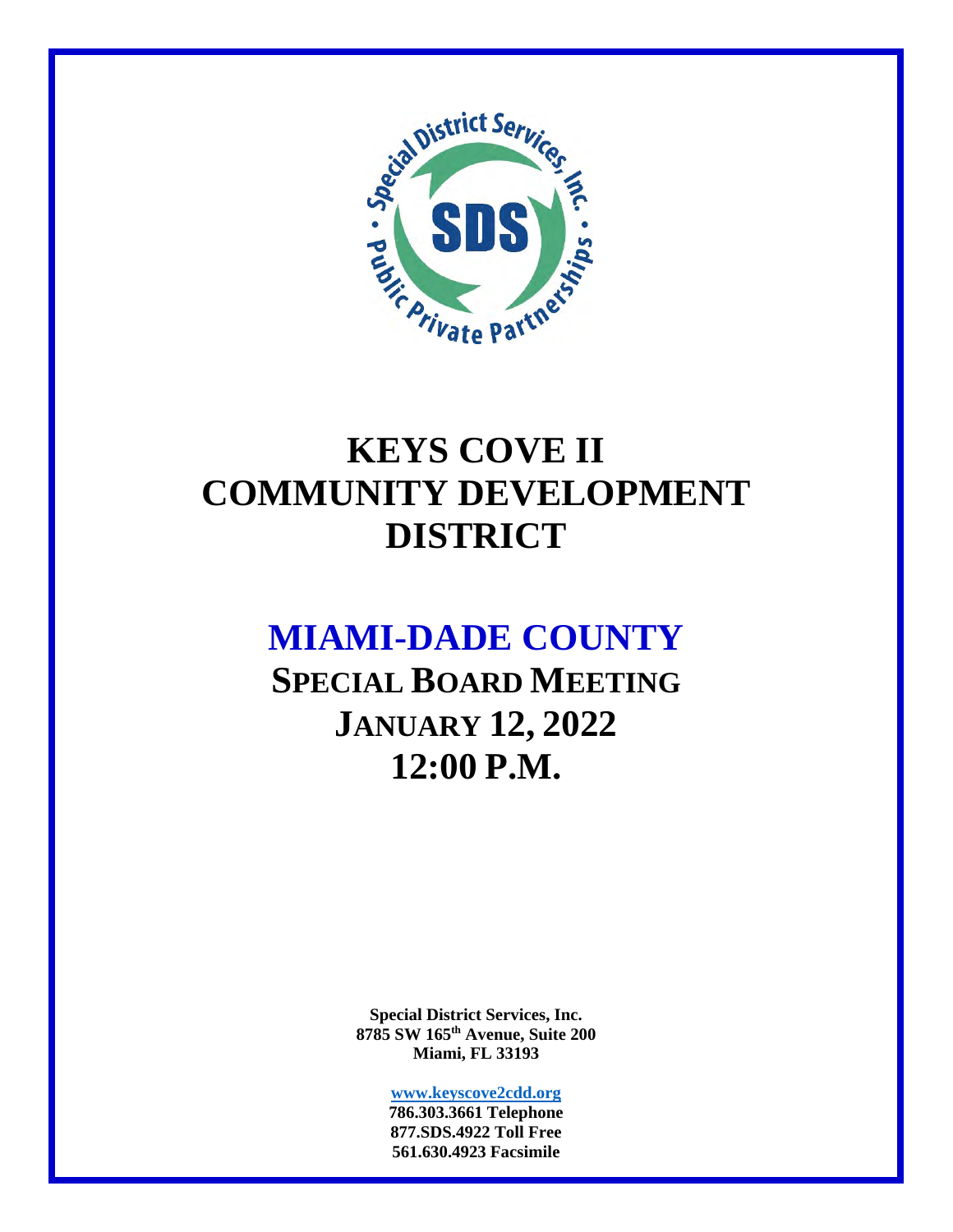#### **AGENDA KEYS COVE II COMMUNITY DEVELOPMENT DISTRICT**

Palm Breeze Clubhouse 1427 SE 24th Place Homestead, Florida 33035 **SPECIAL BOARD MEETING**  January 13, 2022

12:00 p.m.

|             | A. Call to Order                                                                             |  |  |
|-------------|----------------------------------------------------------------------------------------------|--|--|
|             |                                                                                              |  |  |
| $C_{\cdot}$ | <b>Establish Quorum</b>                                                                      |  |  |
| D.          | Consider Resignation of Raquel Castaneda (Seat #1)                                           |  |  |
| Е.          | Additions or Deletions to Agenda                                                             |  |  |
| F.          | Comments from the Public for Items Not on the Agenda                                         |  |  |
| G.          | <b>Approval of Minutes</b>                                                                   |  |  |
|             |                                                                                              |  |  |
| H.          | <b>Old Business</b>                                                                          |  |  |
|             | 1. Staff Report as Required                                                                  |  |  |
| Ι.          | New Business                                                                                 |  |  |
|             | 1. Discussion Regarding Scope of Services for Porter Services                                |  |  |
| J.          | Administrative & Operational Matters                                                         |  |  |
|             | 1. Consider Resolution No. 2022-01- Authorizing Electronic Approvals and Check SignersPage 5 |  |  |
| K.          | Board Member & Staff Closing Comments                                                        |  |  |
| L.          | Adjourn                                                                                      |  |  |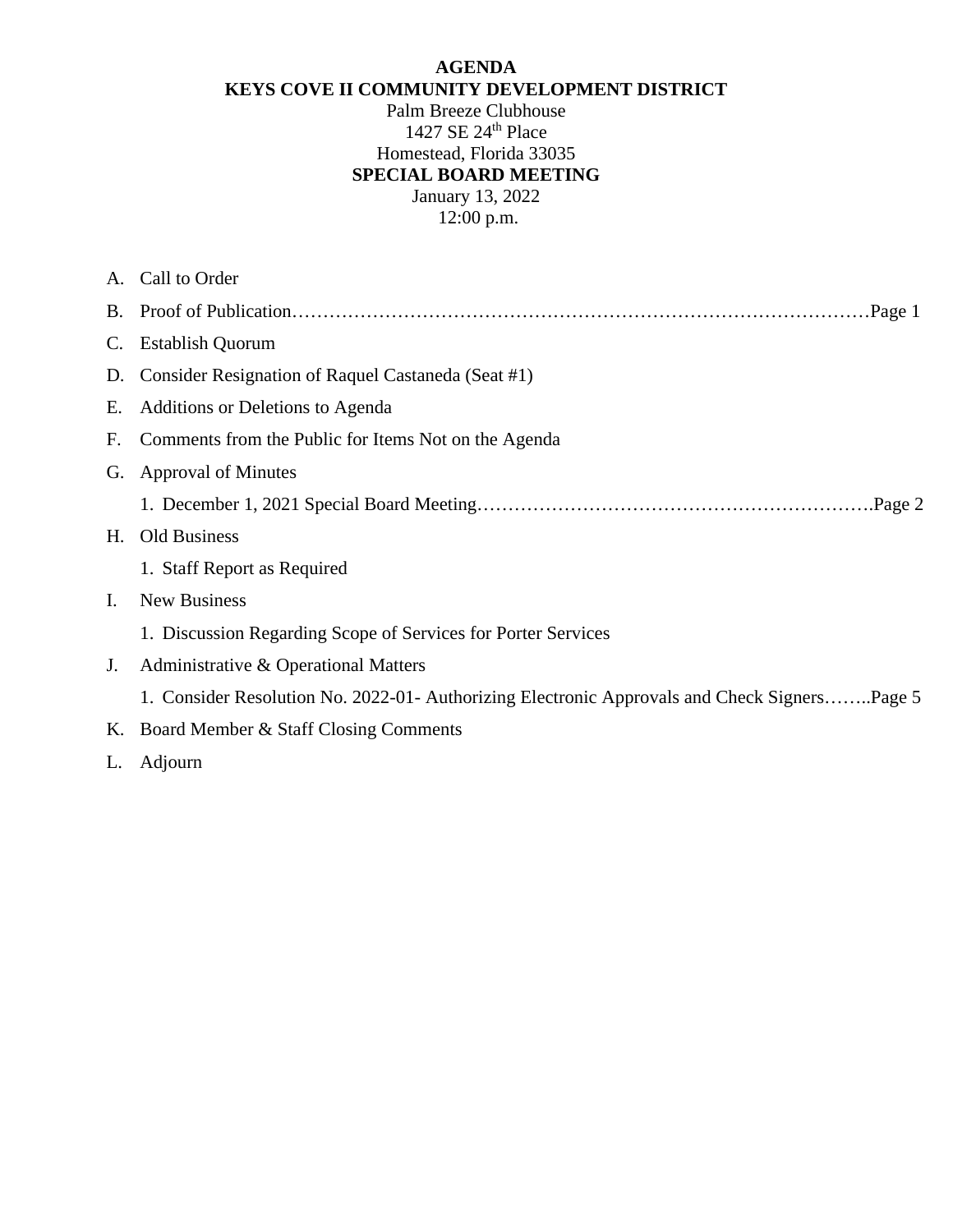THE MISCELLAND THE MISCELLAND Public Manuary 2, 2022<br> **Example 18 .** Milami Daily Business Review on January 4, 2022<br> **Example 2013:**<br> **Example 2013:**<br> **Notice Text<br>
NOTICE OF SPECIAL BOARD MEETING<br>
OF THE KEYS COVE II COM** DEVELOPMENT DISTRICT

> The Board of Supervisors (the "Board") of the Keys Cove II Community Development District (the "District") will hold a Special Board Meeting on January 12, 2022, at 12:00 p.m. in the Palm Breeze Clubhouse located at 1427 SE 24th Place, Homestead, Florida 33035.

The purpose of the Special Board Meeting is for the Board to discuss the possibility of contracting a janitorial services contractor and any other District business which may come before the Board. A copy of the Agenda may be obtained from the District's website or at the offices of the District Manager, 8785 SW 165th Avenue, Suite 200, Miami, Florida 33193, during normal business hours. The meeting is open to the public and will be conducted in accordance with the provisions of Florida law for community development districts. Meetings may be continued as found necessary to a time and place specified on the record.

There may be occasions when one or two Supervisors will participate by telephone; therefore, a speaker telephone will be present at the meeting location so that Supervisors may be fully informed of the discussions taking place.

In accordance with the provisions of the Americans with Disabilities Act, any person requiring special accommodations or an interpreter to participate at these meetings should contact the District Manager at (786) 313-3661 and/or toll free at 1-877- $737-4922$ , at least seven (7) days prior to the date of the meeting.

If any person decides to appeal any decision made with respect to any matter considered at this Special Board Meeting, such person will need a record of the proceedings and such person may need to ensure that a verbatim record of the proceedings is made at their own expense and which record includes the testimony and evidence on which the appeal is based.

Meetings may be cancelled from time to time without advertised notice.

Keys Cove II Community Development District www.keyscove2cdd.org

1/4 22-15/0000571385M

nttps://fio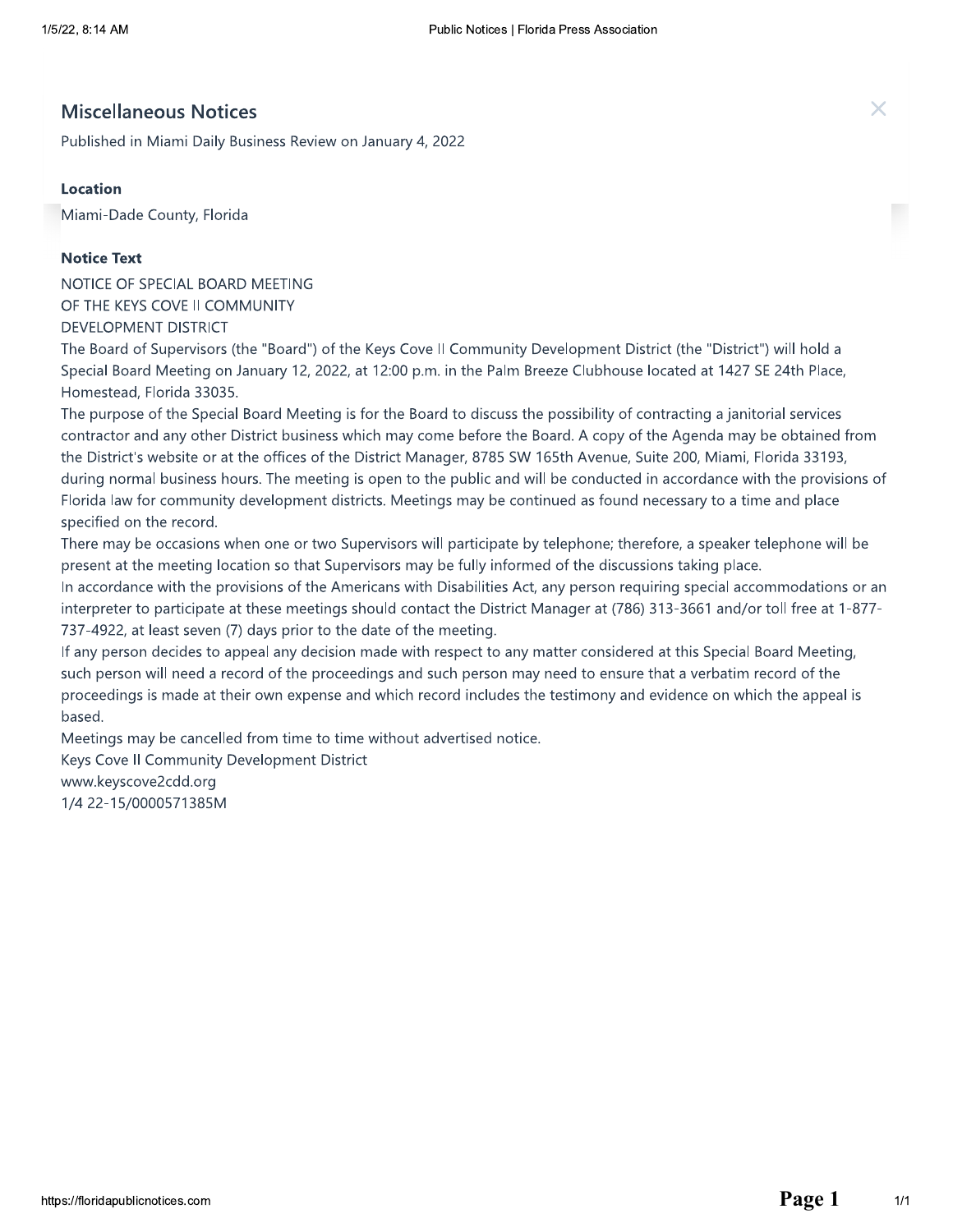#### **KEYS COVE II COMMUNITY DEVELOPMENT DISTRICT SPECIAL BOARD MEETING DECEMBER 1, 2021**

#### **A. CALL TO ORDER**

District Manager Armando Silva called the December 1, 2021, Regular Board Meeting of the Keys Cove II Community Development District (the "District") to order at 12:08 p.m. in the Palm Breeze Clubhouse located at 1427 SE 24<sup>th</sup> Place, Homestead, Florida 33035.

#### **B. PROOF OF PUBLICATION**

Mr. Silva presented proof of publication that notice of the Regular Board Meeting had been published in the *Miami Daily Business Review* on November 22, 2021, as legally required.

#### **C. ESTABLISH A QUORUM**

Mr. Silva determined that the attendance of Chairperson Grant Johnson, Vice Chairperson Janine Ferreiro and Supervisor's Cynthia Portillo and Melony Fogelstrom constituted a quorum and it was in order to proceed with the meeting

Staff in attendance: District Manager Armando Silva of Special District Services, Inc.; and General Counsel Gregory George of Billing, Cochran, Lyles, Mauro & Ramsey, P.A.

Others in attendance was Jose Fabregas of Property Keepers Management, LLC, Ft. Lauderdale, Florida.

#### **D. ADDITIONS OR DELETIONS TO THE AGENDA**

Mr. Silva informed the Board members that he has received multiple emails regarding the holiday lights not working on some of the royal palm trees within the SE 24<sup>th</sup> Road. As a result, he has contacted the contractor who installed the holiday lights so that they could troubleshoot the system.

#### **E. COMMENTS FROM THE PUBLIC FOR ITEMS NOT ON THE AGENDA**

There were no comments from the public for items not on the agenda.

## **F. APPROVAL OF MINUTES**

### **1. October 13, 2021, Regular Board Meeting**

Mr. Silva presented the minutes of the October 13, 2021, Regular Board Meeting and asked if there were any changes. There being no changes, a **motion** was made by Ms. Fogelstrom, seconded by Mr. Johnson and unanimously passed to approve the minutes of the October 13, 2021, Regular Board Meeting, *as presented*.

#### **G. OLD BUSINESS 1. Staff Report as Required**

There was no Staff Report as Required.

Page **1** of **3**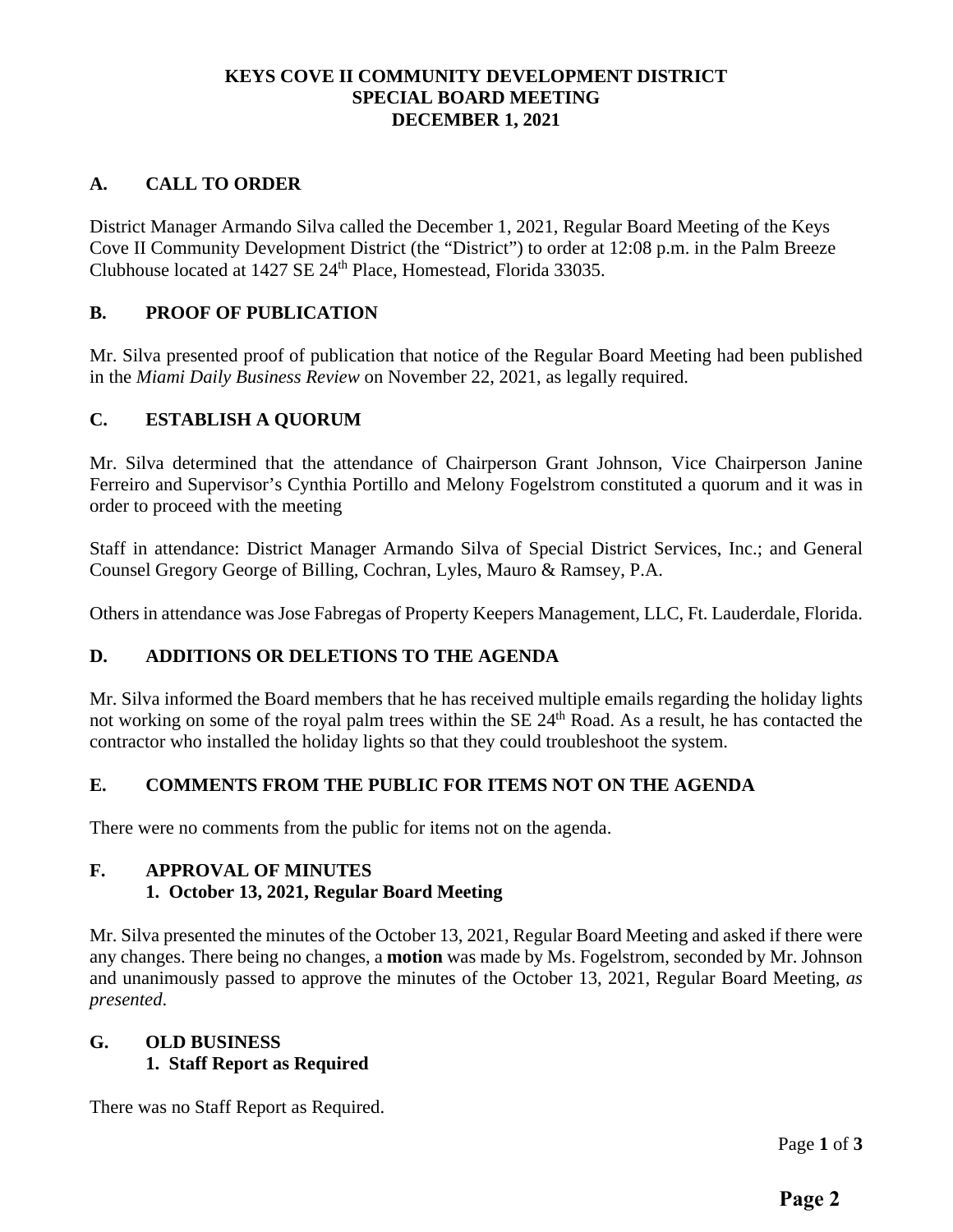#### **H. NEW BUSINESS 1. Consider Selection of Landscape Maintenance Provider**

Mr. Silva presented the following table outlining the proposal amounts for the Landscape Maintenance contractors who provided a proposal for the Landscape and Irrigation Maintenance Services:

| <b>Name of Contractor</b>      | <b>Scope of Services</b>            | <b>Frequency</b> | <b>Contract Price</b> |
|--------------------------------|-------------------------------------|------------------|-----------------------|
| FRD Complete Tree Service      | Turf Care & Edging                  | 30               |                       |
| & Lawn Care                    | Shrub & Ornamental                  | 12               | \$<br>185,400.00      |
| Trimscape Landscape            | Litter Abatement & Drain Inspection | 30               |                       |
| Services <sup>*</sup>          | Tree Lifting - Hardwoods            | 12               | \$<br>202,600.00      |
|                                | <b>Weed Control</b>                 | 30               |                       |
| <b>Turf Management</b>         | Palm Tree Seed Pod Removal          | $\mathcal{P}$    | \$<br>224,025.00      |
| <b>Emergency Lawn Services</b> | Royal Palm Tree Pruning             |                  | \$<br>232,008.00      |
|                                | <b>Irrigation Wet Check</b>         | 12               |                       |

\**Trimscape is the current landscape and irrigation maintenance contractor. Current annual contract amount is \$187,499.88*

A discussion ensued after which:

A **motion** was made by Ms. Ferreiro, seconded by Mr. Johnson and unanimously passed approving the proposal from Trimscape Landscape Services in the amount of \$202,600; thus authorizing District Counsel to draft a Landscape and Irrigation Maintenance Agreement; and thereby authorizing District Management to execute the Landscape and Irrigation Maintenance Agreement on behalf of the Keys Cove II CDD.

#### **2. Discussion Regarding Porter Services**

Mr. Silva stated that the amount of casual debris throughout the District has increased within the past few months. He suggested that the District look into hiring a porter services contractor to assist with this issue. A discussion ensued after which the board requested that Mr. Silva provide a sample scope of service during the next meeting so that the topic can be discussed further. Mr. Silva acknowledged the Boards request.

### **J. ADMINISTRATIVE & OPERATIONAL MATTERS**

There were no administrative and operational matters.

### **K. BOARD MEMBER & STAFF CLOSING COMMENTS**

Mr. Silva stated that there would be a Special Meeting on January 12, 2022 at 12:00 P.m. at the Palm Breeze Clubhouse to discuss the scope of services for the potential porter services along with any other District business which may come up before the Board.

### **L. ADJOURNMENT**

Page **2** of **3**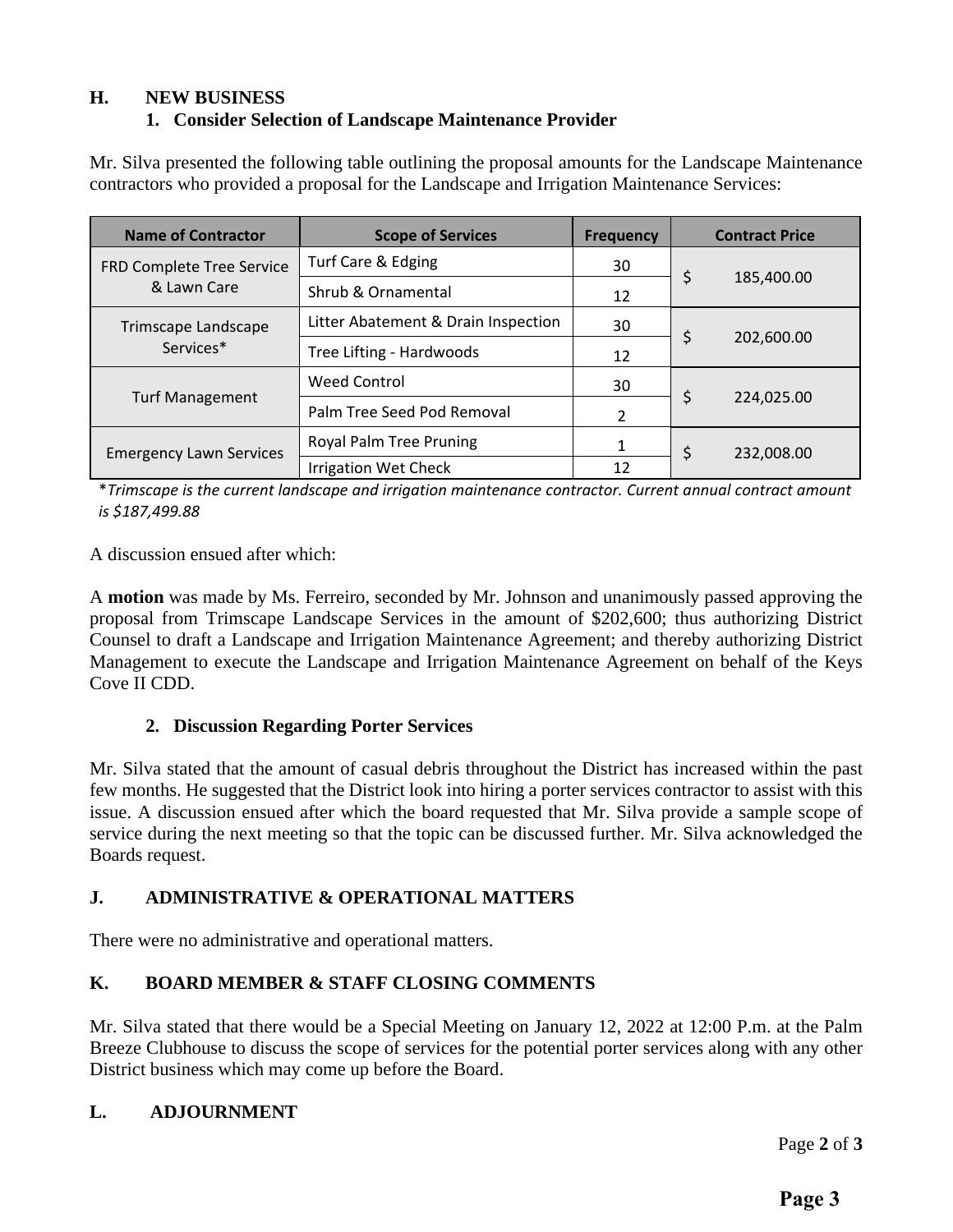There being no further business to conduct, a **motion** was made by Ms. Fogelstrom, seconded by Mr. Johnson and passed unanimously to adjourn the Regular Board Meeting at 1:02 p.m.

\_\_\_\_\_\_\_\_\_\_\_\_\_\_\_\_\_\_\_\_\_\_\_\_\_\_\_\_\_\_\_\_ \_\_\_\_\_\_\_\_\_\_\_\_\_\_\_\_\_\_\_\_\_\_\_\_\_\_\_\_\_\_\_\_\_\_\_\_

Secretary/Assistant Secretary Chairperson/Vice Chairperson

Page **3** of **3**